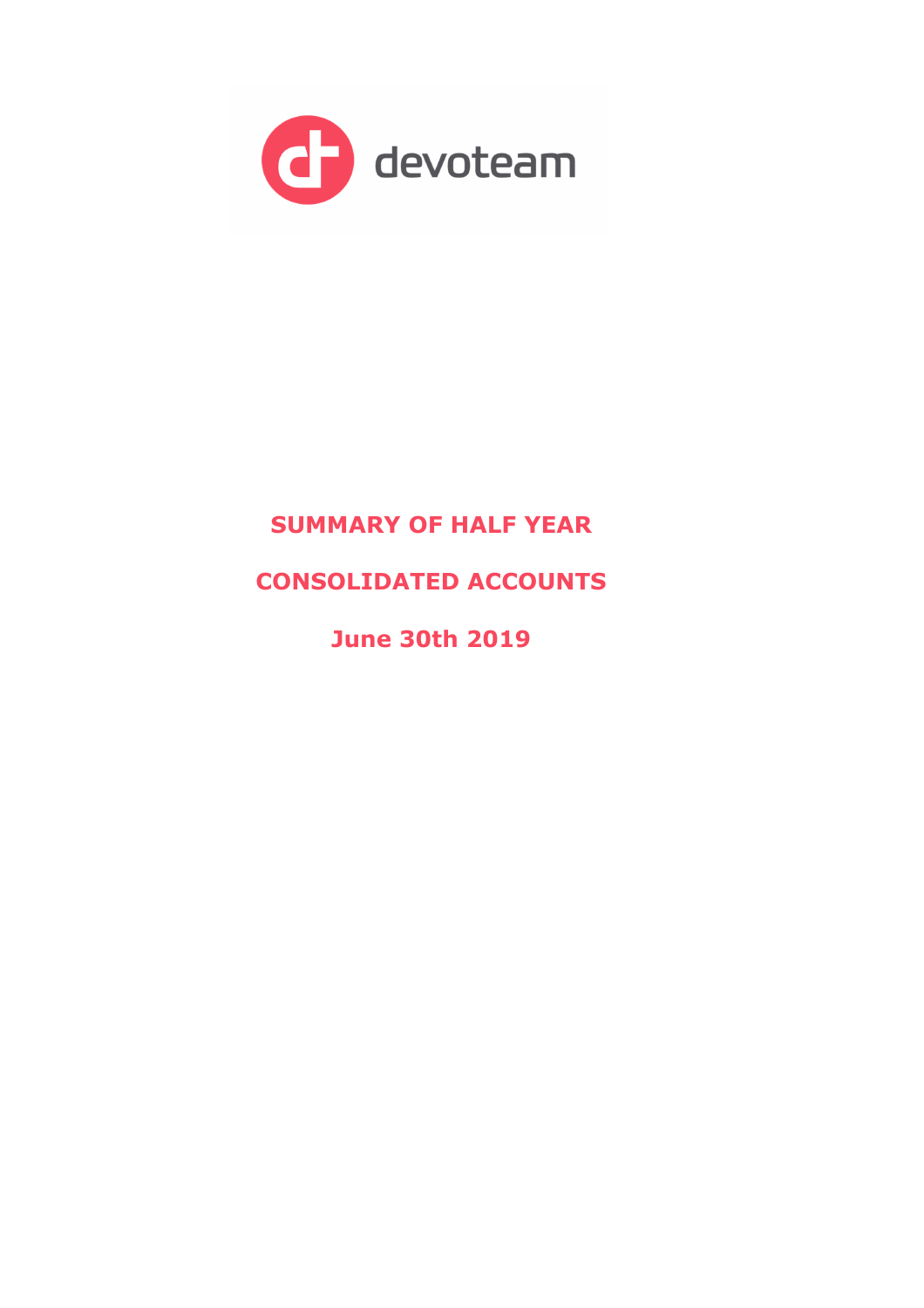## **CONSOLIDATED STATEMENT OF FINANCIAL POSITION**

| <b>ASSETS (in thousands of euros)</b> | <b>30 June 2019</b> | <b>31 December 2018</b>  |
|---------------------------------------|---------------------|--------------------------|
| Goodwill                              | 135 813             | 129 886                  |
| Other intangible assets               | 2 7 7 0             | 1855                     |
| Tangible assets                       | 11 303              | 9 6 8 4                  |
| Lease right-of-use assets*            | 44 771              | $\overline{\phantom{a}}$ |
| Financial assets                      | 7 2 5 7             | 6 0 5 0                  |
| Investments in associates             | 4 8 2 9             | 5 2 0 6                  |
| Investments property                  | 685                 | 914                      |
| Deferred tax assets                   | 7 1 8 0             | 6 0 7 2                  |
| Other non-current assets              | 39                  | 299                      |
| <b>TOTAL NON-CURRENT ASSETS</b>       | 214 647             | 159 965                  |
| Trade receivables                     | 242 748             | 211 673                  |
| Other receivables                     | 44 117              | 38 201                   |
| Tax receivables                       | 9 700               | 12 037                   |
| Other current financial assets        | 2 0 1 8             | 2 2 4 7                  |
| Cash management assets                | 351                 | 351                      |
| Cash and cash equivalents             | 43 374              | 75 484                   |
| <b>TOTAL CURRENT ASSETS</b>           | 342 308             | 339 992                  |
| <b>TOTAL ASSETS</b>                   | 556 955             | 499 958                  |

| <b>SHAREHOLDERS' FUNDS &amp; LIABILITIES (in thousands of euros)</b> | <b>30 June 2019</b> | <b>31 December 2018</b>  |
|----------------------------------------------------------------------|---------------------|--------------------------|
| Share capital                                                        | 1 2 6 3             | 1 2 6 3                  |
| Share premium                                                        | 1934                | 1934                     |
| Consolidated reserves                                                | 157 290             | 139 137                  |
| Treasury shares                                                      | (1318)              | (2500)                   |
| <b>Translation reserves</b>                                          | (2580)              | (2, 367)                 |
| Profit for the year                                                  | 17 613              | 38 131                   |
| TOTAL EQUITY ATTRIB. TO EQUITY HOLDERS OF PARENT<br><b>COMPANY</b>   | 174 202             | 175 597                  |
| Non-controlling interests                                            | 11 588              | 12 009                   |
| <b>TOTAL EQUITY</b>                                                  | 185 790             | 187 606                  |
| Loans and borrowings                                                 | 32 119              | 33 352                   |
| Lease liabilities*                                                   | 33 914              | $\overline{\phantom{a}}$ |
| Provisions                                                           | 2 0 8 3             | 1 4 3 9                  |
| Pension liabilities                                                  | 4 3 0 4             | 4 0 8 5                  |
| Deferred tax liabilities                                             | 909                 | 702                      |
| Other liabilities                                                    | 15 183              | 17 158                   |
| <b>TOTAL NON-CURRENT LIABILITIES</b>                                 | 88 512              | 56 735                   |
| Loans, borrowings and bank overdraft                                 | 12 768              | 2 1 9 1                  |
| Lease liabilities*                                                   | 11 126              |                          |
| Provisions                                                           | 6 1 7 0             | 7 2 9 0                  |
| Trade payables                                                       | 54 751              | 51 475                   |
| Tax and social security liabilities                                  | 116 744             | 118 845                  |
| Income tax pavable                                                   | 5 4 9 4             | 5 7 8 2                  |
| Other liabilities                                                    | 75 600              | 70 033                   |
| <b>TOTAL CURRENT LIABILITIES</b>                                     | 282 653             | 255 616                  |
| <b>TOTAL LIABILITIES</b>                                             | 371 165             | 312 351                  |
| <b>TOTAL EOUITY &amp; LIABILITIES</b>                                | 556 955             | 499 958                  |

\* New items related to the application of IFRS 16 as from 1 January 2019 without restatement of prior periods.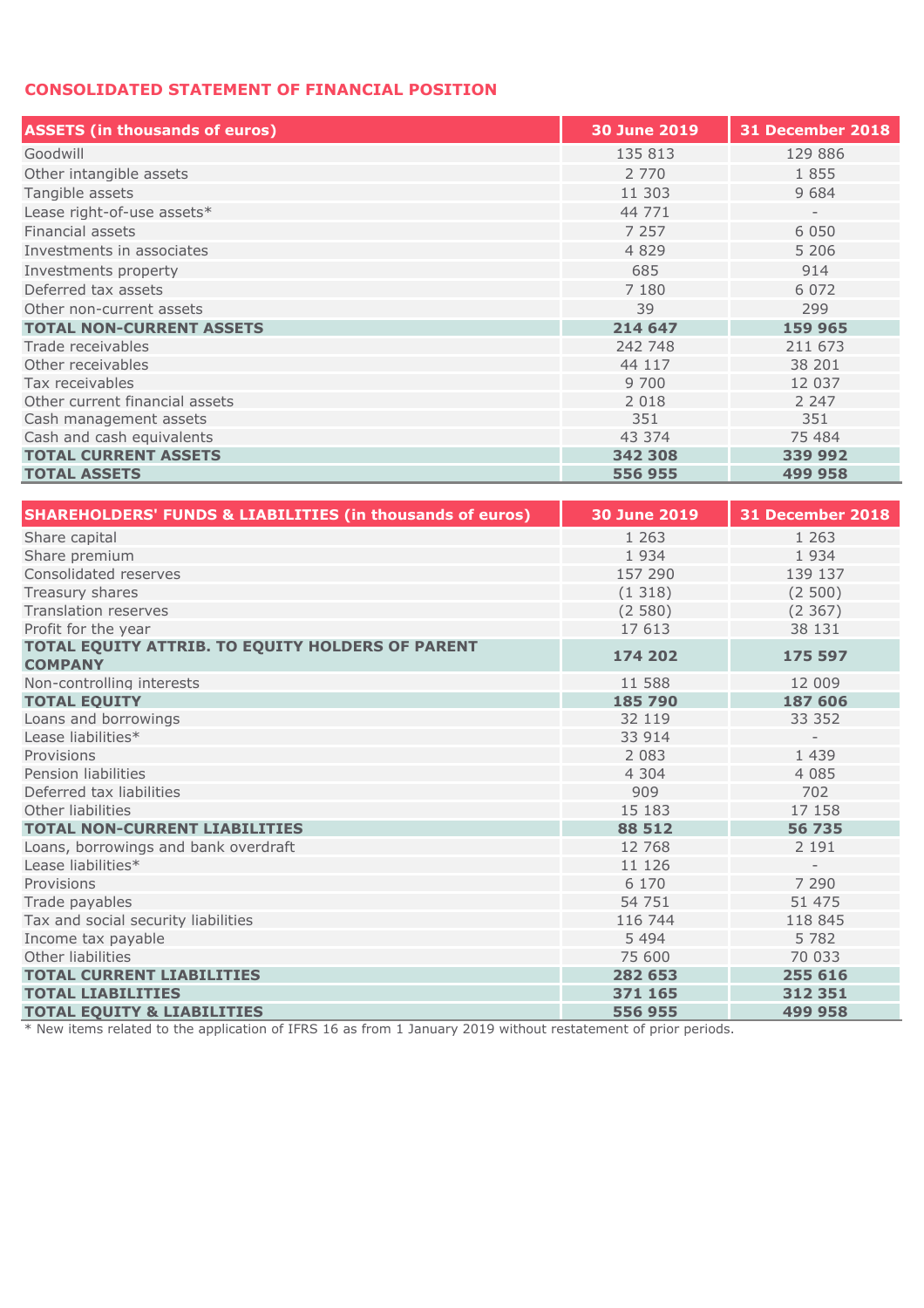#### **CONSOLIDATED INCOME STATEMENT**

| (in thousands of euros, except per share amounts)            | 30 June 2019 | 30 June 2018 | <b>31 December 2018</b> |  |  |  |  |
|--------------------------------------------------------------|--------------|--------------|-------------------------|--|--|--|--|
| <b>NET REVENUE</b>                                           | 373 302      | 306 463      | 652 379                 |  |  |  |  |
| Other income                                                 |              |              |                         |  |  |  |  |
| <b>CURRENT OPERATING INCOME</b>                              | 373 302      | 306 463      | 652 379                 |  |  |  |  |
| Purchase of merchandise                                      | (2361)       | (419)        | (1572)                  |  |  |  |  |
| Other purchase and external charges                          | (83193)      | (77069)      | (166016)                |  |  |  |  |
| Taxes                                                        | (2 232)      | (2, 448)     | (4840)                  |  |  |  |  |
| Pavroll expenses                                             | (243155)     | (190609)     | (401642)                |  |  |  |  |
| Fixed assets depreciation                                    | (8617)       | (1769)       | (4006)                  |  |  |  |  |
| Increase in provision from current assets                    | (294)        | (142)        | (749)                   |  |  |  |  |
| Other expenses                                               | (2)          | (6)          | (17)                    |  |  |  |  |
| <b>CURRENT OPERATING EXPENSES</b>                            | (339853)     | (272462)     | (578842)                |  |  |  |  |
| <b>OPERATING MARGIN</b>                                      | 33 448       | 34 001       | 73 537                  |  |  |  |  |
| Cost of share-based payment                                  | (334)        | (1395)       | (2325)                  |  |  |  |  |
| Amort. of customer relationships resulting from acquisitions | (584)        | (355)        | (710)                   |  |  |  |  |
| <b>CURRENT OPERATING PROFIT</b>                              | 32 530       | 32 251       | 70 502                  |  |  |  |  |
| Other operating income                                       | 1 1 7 0      | 141          | 7 6 2 6                 |  |  |  |  |
| Other operating expenses                                     | (1824)       | (3590)       | (13625)                 |  |  |  |  |
| <b>OPERATING PROFIT</b>                                      | 31876        | 28 801       | 64 504                  |  |  |  |  |
| Financial income                                             | 208          | 131          | 452                     |  |  |  |  |
| Financial expenses                                           | (2 286)      | (1441)       | (2971)                  |  |  |  |  |
| <b>FINANCIAL RESULT</b>                                      | (2078)       | (1309)       | (2520)                  |  |  |  |  |
| Share of profit of associates                                | 315          | 380          | 1 100                   |  |  |  |  |
| <b>PROFIT BEFORE INCOME TAX</b>                              | 30 113       | 27872        | 63 084                  |  |  |  |  |
| Income tax expense                                           | (9969)       | (8434)       | (18868)                 |  |  |  |  |
| <b>PROFIT FOR THE YEAR</b>                                   | 20 144       | 19 438       | 44 216                  |  |  |  |  |
| Attributable to:                                             |              |              |                         |  |  |  |  |
| Equity holders of the parent company                         | 17 613       | 16 807       | 38 130                  |  |  |  |  |
| Non-controlling interests                                    | 2 5 3 1      | 2 6 3 1      | 6 0 8 6                 |  |  |  |  |
| <b>Basic earnings per share (euro)</b>                       | 2,16         | 2,10         | 4,75                    |  |  |  |  |
| Diluted earnings per share (euro)                            | 2,15         | 2,04         | 4,64                    |  |  |  |  |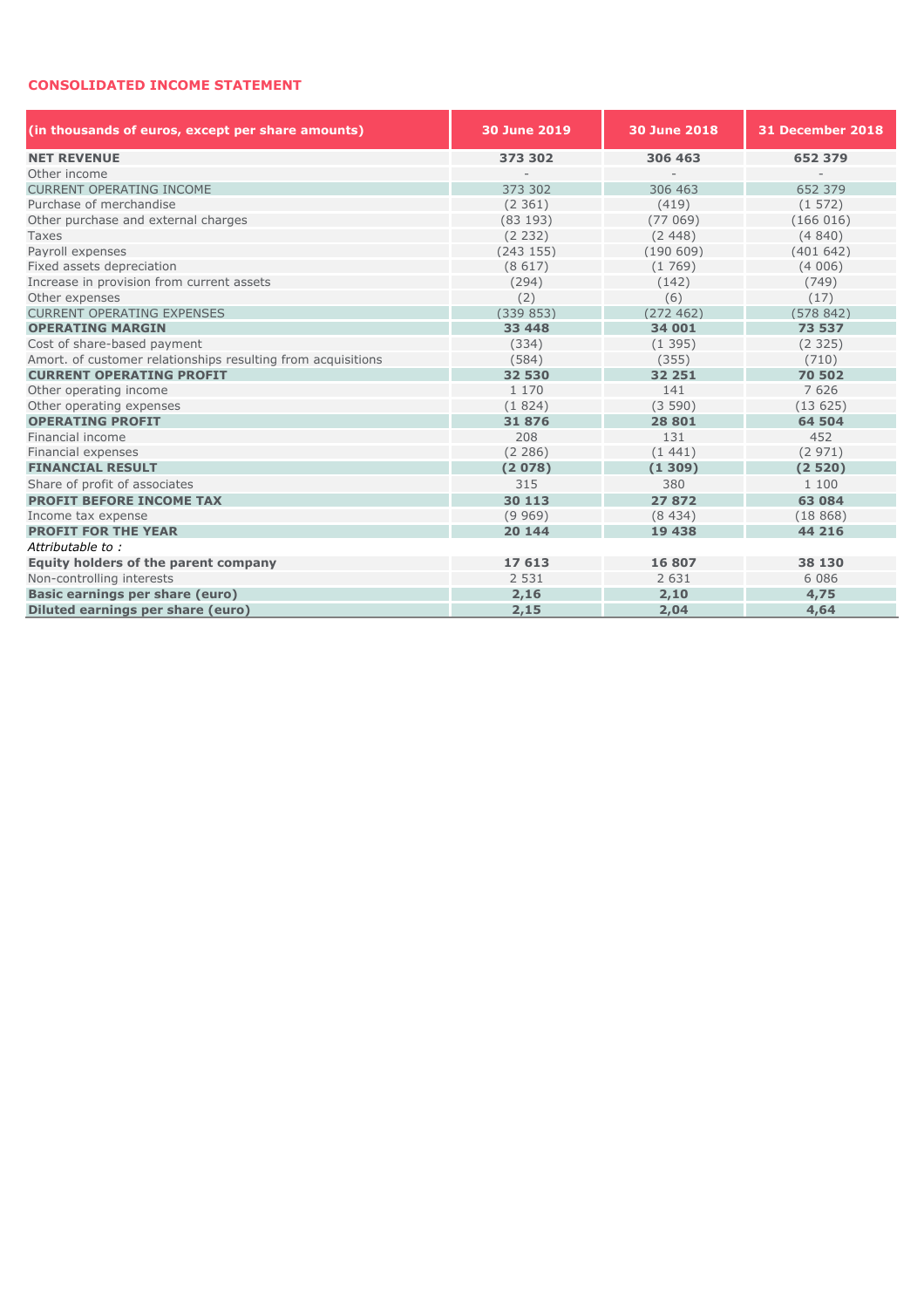### **CONSOLIDATED STATEMENT OF COMPREHENSIVE INCOME**

| (in thousands of euros)                                              | 30 June 2019             | 30 June 2018                   | 31 December 2018 |
|----------------------------------------------------------------------|--------------------------|--------------------------------|------------------|
| Profit for the year                                                  | 20 144                   | 19 438                         | 44 216           |
| Defined benefit plan actuarial gains (losses)                        | $\qquad \qquad$          |                                | 257              |
| Deferred taxes on defined benefit plan actuarial gains (losses)      | $\overline{\phantom{a}}$ | $-$                            | (66)             |
| Items that will never be reclassified to profit or loss              | $\overline{\phantom{a}}$ | $\qquad \qquad =\qquad \qquad$ | 192              |
| Foreign currency translation differences                             | (166)                    | 761                            | 453              |
| Items that are or may be reclassified subsequently to profit or loss | (166)                    | 761                            | 453              |
| Other comprehensive income (loss) for the year, net of income tax    | (166)                    | 761                            | 644              |
| <b>TOTAL COMPREHENSIVE INCOME FOR THE YEAR</b>                       | 19 979                   | 20 199                         | 44 860           |
| Attributable to:                                                     |                          |                                |                  |
| Equity holders of the parent company                                 | 17 396                   | 17 508                         | 38 695           |
| Non-controlling interests                                            | 2 5 8 3                  | 2 6 9 1                        | 6 1 6 5          |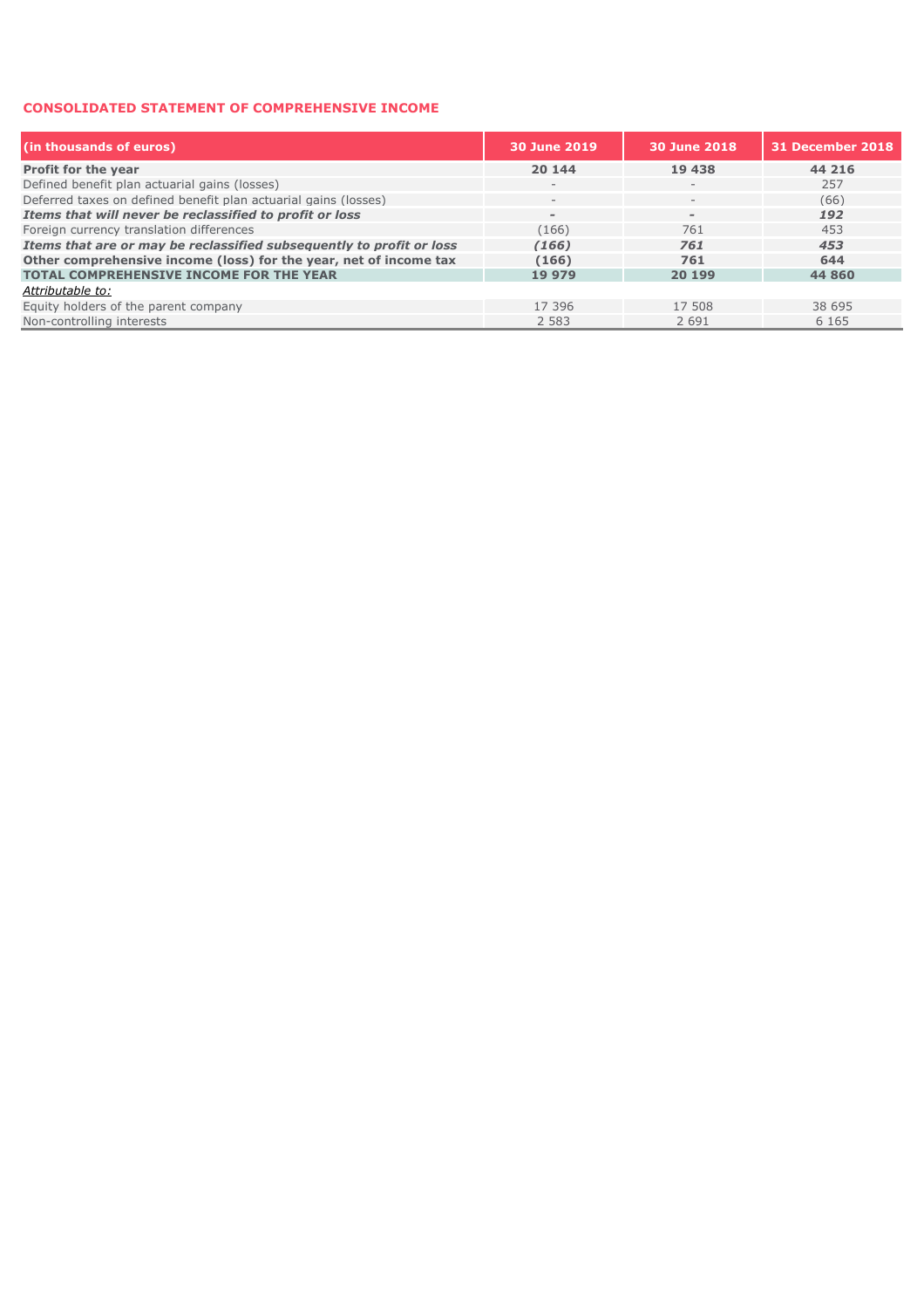#### **CONSOLIDATED STATEMENT OF CASH FLOWS**

| (in thousands of euros)                                                                                        | 30 June 2019   | <b>30 June 2018</b> | 31 December 2018 |
|----------------------------------------------------------------------------------------------------------------|----------------|---------------------|------------------|
| Profit for the year                                                                                            | 20 144         | 19 438              | 44 216           |
| Adjustments for:                                                                                               |                |                     |                  |
| Share of profit of associates                                                                                  | (315)          | (380)               | (369)            |
| Income tax expense                                                                                             | 9 9 6 9        | 8 4 3 4             | 18 868           |
| Amortisation and provision                                                                                     | 8 8 9 8        | 3790                | 11 869           |
| Other transactions without impact on cash and cash equivalents                                                 | (695)          | 856                 | 811              |
| Income from asset disposals                                                                                    | (190)          | 10                  | (7443)           |
| Net interests income                                                                                           | 1 750          | 895                 | 1923             |
| Change in net working capital                                                                                  | (36 412)       | (30 472)            | (9624)           |
| Income tax paid                                                                                                | (7910)         | (6995)              | (12977)          |
| Net cash from operating activities                                                                             | (4762)         | (4425)              | 47 274           |
| Purchase of fixed assets                                                                                       | (3634)         | (2387)              | (5955)           |
| Purchase of financial assets                                                                                   | (1404)         | (531)               | (1339)           |
| Proceed from sale of fixed assets                                                                              | $\overline{7}$ | 14                  | 41               |
| Dividends received                                                                                             | 506            | 40                  | 40               |
| Proceed from sale of financial assets                                                                          | 1 1 2 2        | 135                 | 967              |
| Proceed of subsidiaries, net of cash divested                                                                  | (9)            | 2 3 3 8             | 7874             |
| Acquisition of subsidiaries, net of cash acquired                                                              | (15317)        | (814)               | (47205)          |
| Net cash from investing activities                                                                             | (18729)        | (1205)              | (45576)          |
| Proceeds from issue of share capital                                                                           | $\mathbf{0}$   | (0)                 | $\overline{0}$   |
| Repayments of borrowings                                                                                       | (1201)         | (674)               | (2469)           |
| Proceeds from borrowings                                                                                       | 10 138         | 938                 | 2 9 0 1          |
| Payment of lease liabilities*                                                                                  | (6020)         |                     |                  |
| Change in factored receivables (net of security deposit)                                                       | (1750)         | 3 5 3 5             | 3 3 5 6          |
| Interests paid                                                                                                 | (765)          | (306)               | (1740)           |
| Acquisition of non-controlling interests                                                                       | (7888)         | (822)               | (1275)           |
| Reduction in ownership interests while retaining control                                                       | 510            | 116                 | 2 3 1 9          |
| Dividends paid                                                                                                 | (1913)         | (7654)              | (10700)          |
| Transactions on own shares                                                                                     |                | 210                 | 669              |
| Net cash from financing activities                                                                             | (8888)         | (4657)              | (6940)           |
| Net change in cash and cash equivalents                                                                        | (32379)        | (10288)             | (5242)           |
| Net cash and cash equivalents at year start                                                                    | 74 643         | 79 587              | 79 587           |
| Effect of non current assets held for sale                                                                     |                | 277                 | 95               |
| Effect of exchange rate fluctuation on cash held                                                               | 190            | 232                 | 203              |
| Net cash and cash equivalents at year end                                                                      | 42 453         | 69 809              | 74 643           |
| Reconciliation with cash and cash equivalents in the balance sheet                                             |                |                     |                  |
| Cash and cash equivalents in the balance sheet                                                                 | 43 374         | 70 741              | 75 485           |
| Bank overdrafts                                                                                                | (921)          | (932)               | (842)            |
| Cash and cash equivalents in the consolidated statement of cash flows                                          | 42 453         | 69809               | 74 643           |
| * New items related to the application of IFRS 16 as from 1 January 2019 without restatement of prior periods. |                |                     |                  |